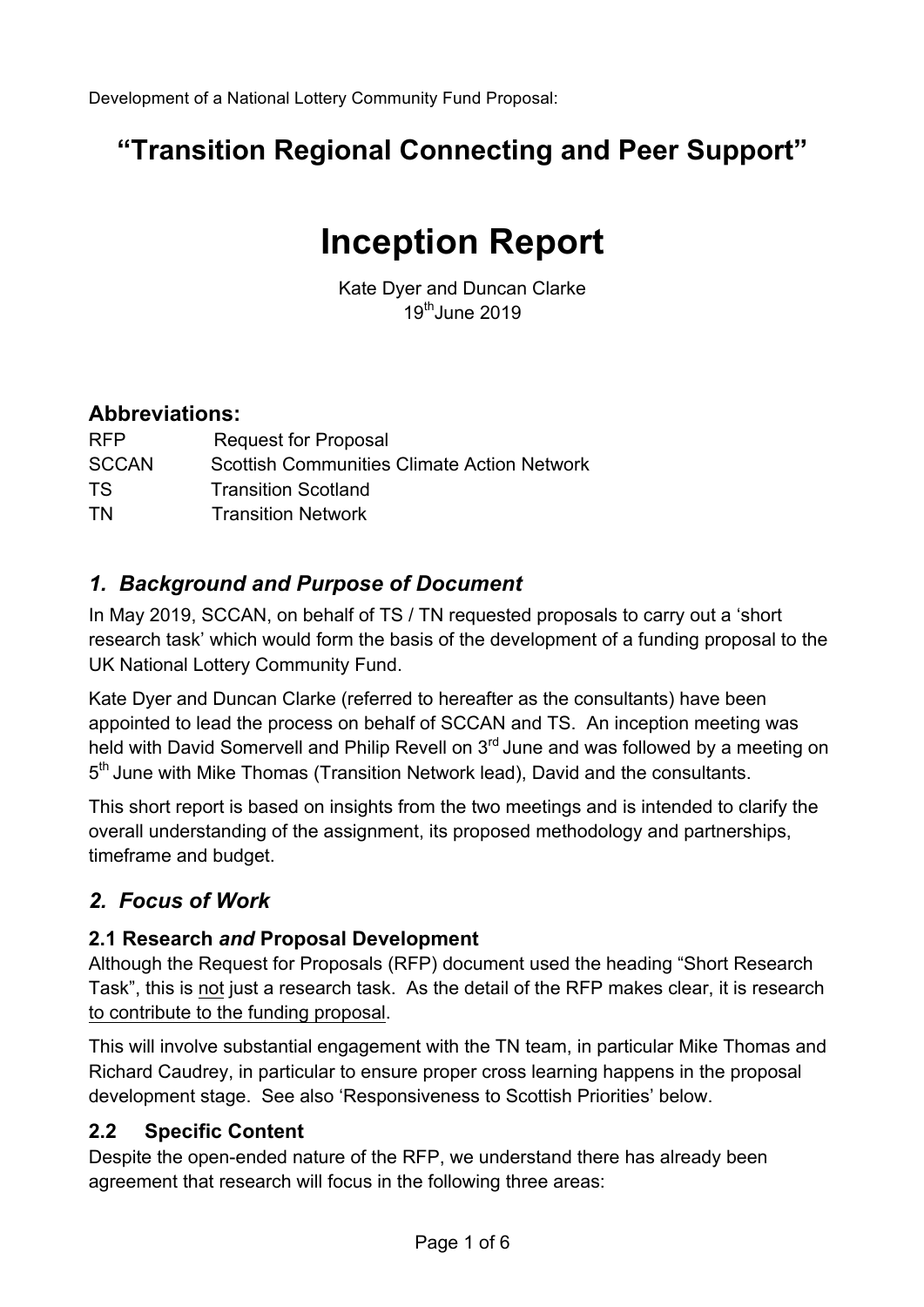#### • **Disadvantage and Diversity**

- o Focusing on mapping needs of SCCAN member organisations in terms of the hard to reach groups that they wish to engage within their own community
- o identifying the needs of SCCAN member organisations operating in areas of disadvantage (incl rural isolation)
- o identifying organisations that have demonstrated good practice in working with diverse or disadvantaged communities to capture good practice
- o helping define an internal & external response to this need for the lottery proposal.

#### • **Network Building and Group development**

- o **Transition Groups**: Mapping potential needs of groups carrying out Transition in Scotland, possibly through a regional workshop; identifying good practice within Transition groups, such as projects that have been successful and could be shared with other groups; identifying potential peer mentors within groups
- o **Network**: Mapping networks Transition and non-Transition; capturing best practice of networks that could be used to develop networks elsewhere; Identifying potential peer mentors with specific skills & experience within these networks.
- **Thematic Networks**
	- o Explore interest in Thematic networks in Transition Groups in Scotland to define two Thematic networks to develop with Transition Network
	- o Once theme decided: Map peer mentors in that area (Transition and non-Transition); Identify existing support for that Theme; Identify partners.

### **2.3 Responsiveness to Scottish priorities**

The Scottish context (relating not least to specific economic, cultural, legal, regulatory, geographic, political and other dimensions) creates some different priorities and opportunities to those in the rest of the UK. While the shape of the proposal is to be developed, it appears that a careful approach is needed so that Scotland's distinctive needs are recognised.

It is unlikely that Scotland's transition work will finish up simply as a standalone outcome of the project as a whole (i.e. a project shaped around the columns in the table below). More likely will be an orientation around the rows, but with the project structured in a way which would enable Scotland's distinct priorities to be met. Working in this way would also promote learning about what works and what does not, across the three countries.

|                            | Scotland | England | Wales |
|----------------------------|----------|---------|-------|
| <b>Promoting Diversity</b> |          |         |       |
| Network building           |          |         |       |
| Thematic networks          |          |         |       |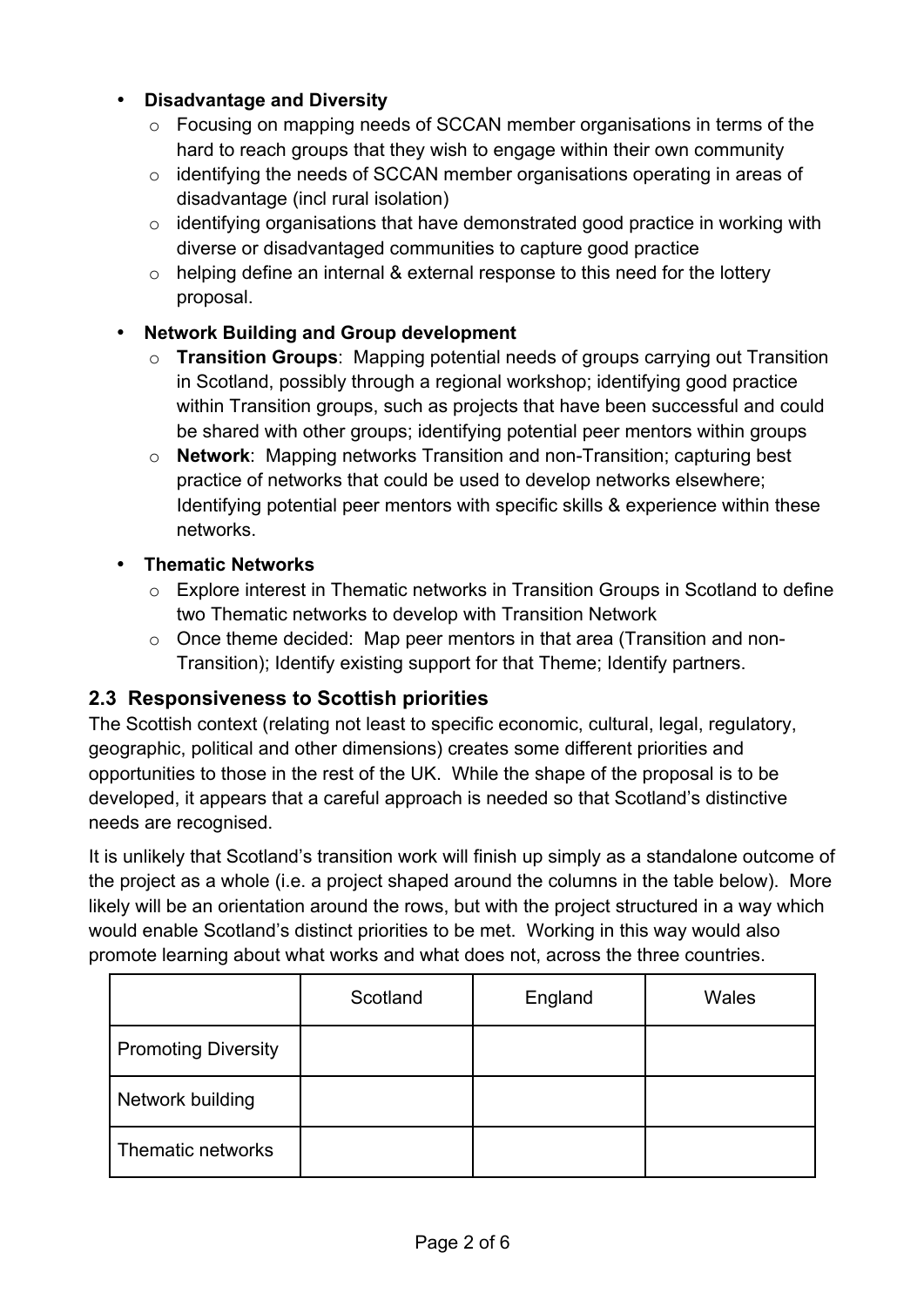# *3. Proposed Methodology and Time Frame*

Overall process will probably involve the following steps:

| <b>Summary of Steps</b>                                                                                                                                                                                                                                                                     | <b>Indicative</b><br><b>Time Frame</b>     |
|---------------------------------------------------------------------------------------------------------------------------------------------------------------------------------------------------------------------------------------------------------------------------------------------|--------------------------------------------|
| 1. Liaison with TN and those responsible for overall UK proposal<br>development to understand emerging good practice in other parts<br>of the UK and requirements for proposal submission                                                                                                   | On-going                                   |
| 2. Literature review, ensuring that we start with a good<br>understanding of what is already known, and what we need to find<br>out through this research and consultation process                                                                                                          | June - request<br>for literature<br>issued |
| 3. Knowledge Management including development of a database or<br>mapping tool for capturing key findings and observations from<br>literature review and interviews                                                                                                                         | June onwards                               |
| 4. Interviewing of key informants, covering a sample of<br>SCCAN/TS/TN individual and organisational members; also<br>potential members to ensure outreach and inclusion of<br>disadvantaged groups;                                                                                        | July /August                               |
| 5. Agreement on how to work with research / proposal<br>development partners, based on those who also responded to<br>the RFP and who might support / speed up consultations; including<br>research questions and tools and processes - some of which draw<br>on England and Wales practice | July                                       |
| 6. Implementation of consultations across Scotland, almost<br>certainly on a sample basis                                                                                                                                                                                                   | July / August                              |
| Development of an outline response to the research<br>7.<br>questions / potential funding proposal                                                                                                                                                                                          | August                                     |
| 8. Validation within SCCAN / TS to present outline responses and<br>have them refined / validated to ensure acceptability and<br>ownership; this could include workshops                                                                                                                    | August/<br>September                       |
| 9. Finalisation of draft for submission as part of overall National<br>Lottery Community Fund application                                                                                                                                                                                   | September                                  |
| 10. Responding to queries arising from TN or National Lottery after<br>proposal submission                                                                                                                                                                                                  | Up to Spring<br>2020                       |

Time frame may change in consultation with TN.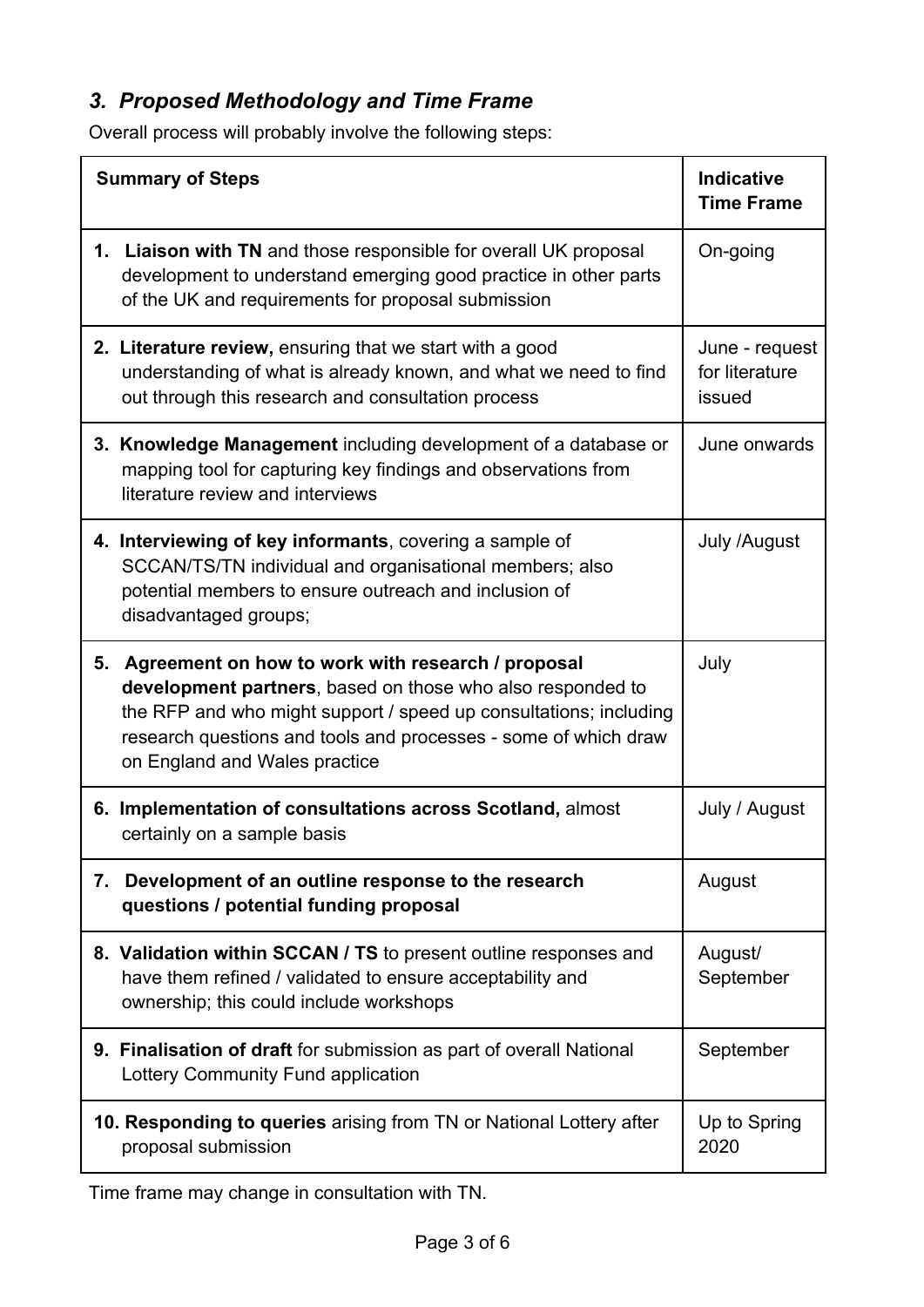### **3.2 Potential Assignment Partners**

Those that responded to the initial RFP include:

- **Scottish Rural Action**  already documented needs through the Manifesto for Rural Scotland and have a Climate Emergency Working Group
- **Permaculture Scotland**  strong current focus on Highlands and Islands which might be a convenient entry point into disadvantage and inclusion
- **Remade Network**  of community Remade cafés across Scotland and with interest across UK – which might form basis of a thematic network.

It may well be that other organisations come forward offering to support this proposal work.

It is currently too early to say precisely how we would most usefully involve them in the work. A small sum is available to make a contribution to organisations who make a substantial contribution to proposal development – see further below under budget.

In due course, we will bring forward a proposal for how the money should be allocated based on the level of contribution they are able to make.

# *4. Key emerging questions and issues*

There are a number of questions already emerging that don't necessarily require immediate answers but can usefully be flagged up for clarification during the research and proposal development process.

### **4.1 Relationship between TS and SCCAN**

The original RFP describes the relationship between TS and SCCAN<sup>i</sup>. However, some more conceptual and practical issues remain, and the clarification of the relationship is specifically mentioned as an outcome of the development phase of the grant proposal.

In particular, characterising TS as a working group of SCCAN makes TS, in effect, a subset of the wider climate action network, and yet many would characterise Transition as having a wider remit than simply climate change.

We feel the TS and SCCAN relationship is an interesting underlying theme to this work - to understand the basis for the original concern with the terminology of 'transition', whether it has changed, and importantly for this proposal, what bearing it has on the potential for building the transition movement further within SCCAN. In other words, whether the ambition of Transition is adequately accommodated by SCCAN's emphasis on community led climate action initiatives. [but see broader SCCAN Vision and Purpose and Values]

### **4.2 Targeting organisations in Transition**

A related issue for the proposal as a whole, is whether funding should target only 'Transition Organisations' i.e. registered with Transition Network / their national Transition Hub (whether or not they have 'Transition' in their title) or should include organisations focused on a single component (e.g. food, transport) or a single project (eg a tool library).

It is possible that this issue will resolve itself in a pragmatic way, with limits to funding driving a more limited focus. On the other hand, since a second research focus is also about network building and group development (see above section 2.2), it could be that helping single issue organisations understand and engage with the wider Transition agenda, could be a valuable basis for developing the Transition movement.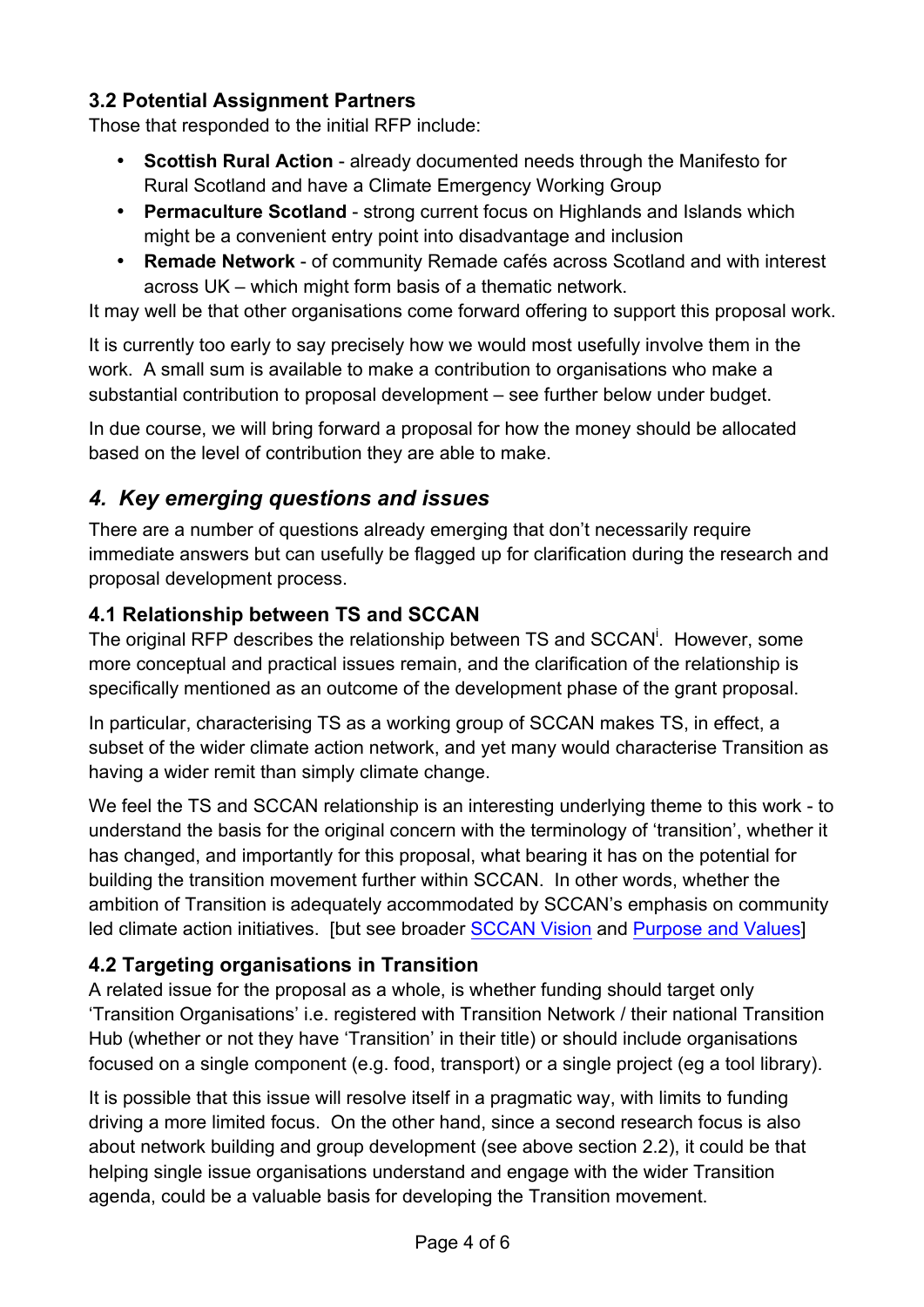### **4.3 Curating Information**

The consultants' experience is that there is huge value in making the right information readily available in an easily accessible and searchable format. Indeed, doing so will be an important part of assembling the necessary evidence base for building this proposal.

We are keen to understand more from SCCAN and TS what information is currently available and how it is stored and made available, and what kinds of mapping has already been done, and to draw on this wherever possible. We have recently received a considerable volume of earlier work on this theme and will be reviewing this and work done in England and Wales.

It may also be that the process of proposal development can sow the seeds of some useful system development around information and knowledge management that can be further expanded during the programme implementation.

### *5. TS / SCCAN Oversight and Communications*

The consultants will take the lead in this assignment from now onwards, with regular check-in primarily with David, but also with Philip. Since David and Philip will also be important key informants in the process, we will be in regular contact and able to explain informally how work is progressing, and to seek advice as appropriate.

We would propose a short monthly email update sent to David that can be tweaked into an update which can be posted by the respective organisations on the TS and SCCAN websites to keep members up to date with progress.

We agree there would be value in the consultants being allocated a SCCAN email address for the purpose of this work.

**For communicating with the consultants please use the email address: lotteryproposal@scottishcommunitiescan.org.uk.**

### *6. Budget*

Our understanding of the budget for this work is this:

| <b>Total Allocated to Scotland in the Development Grant</b>                                                                              |        |  |
|------------------------------------------------------------------------------------------------------------------------------------------|--------|--|
| Reserved for SCCAN overheads / staff costs                                                                                               | £2,000 |  |
| Honoraria for consultants $(2 \times £1,500)$                                                                                            | £3,000 |  |
| Contribution to project partners (allocations TBC) and costs of research / proposal<br>development unless these can be sourced elsewhere | £2,000 |  |

Kate and Duncan are willing to work on the basis of £1,500 each as an honorarium, though given that TN are anticipating 6 weeks' work the actual amount being offered is significantly less than the £120 nominal daily rate that TN were estimating for the work – especially since involvement of other organisations will likely increase the amount of time spent on coordination.